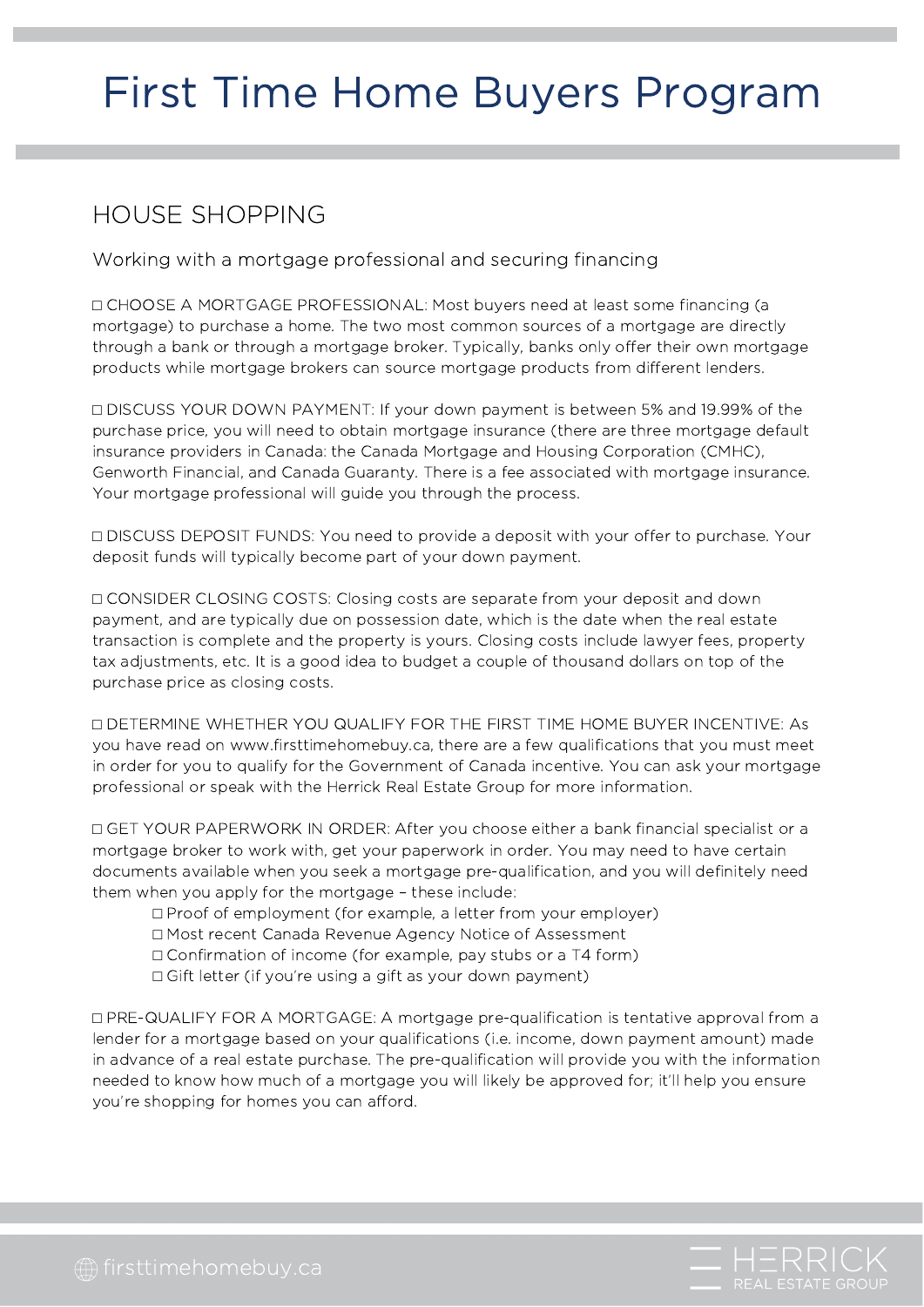# First Time Home Buyers Program

### HOUSE SHOPPING

Working with a mortgage professional and securing financing cont...

⬜ MAINTAIN YOUR FINANCIAL SITUATION: While shopping for a home, try to maintain your financial situation. That means it's not a good time to change employment or take on additional debt (vehicles, etc.).

A pre-qualification is not the same as receiving approval for a mortgage; it is not a guarantee a lender will enter into a mortgage contract with you. Once you make an offer to buy a property, you will formally apply for a mortgage, and you will have to submit supporting documentation that confirms your financial position. A lender might choose not to approve you for a mortgage after it more closely assesses you and/or the property.

#### Working with a Real Estate Professional

⬜ CHOOSE A REAL ESTATE PROFESSIONAL: It's always a good idea to use a licensed real estate professional in your home search. If you decide to enter into a client relationship with your real estate professional, they will ask you to sign a written service agreement. Written service agreements are required in Alberta when you're a client of a residential real estate professional.

#### Rent/lease agreement

⬜ REVIEW YOUR RENTAL/LEASE AGREEMENT: If you are renting/leasing, ensure that you know the effects/conditions of the termination of the agreement. Review the agreement and ensure that you are legally able to terminate the agreement before you take possession of your new home.